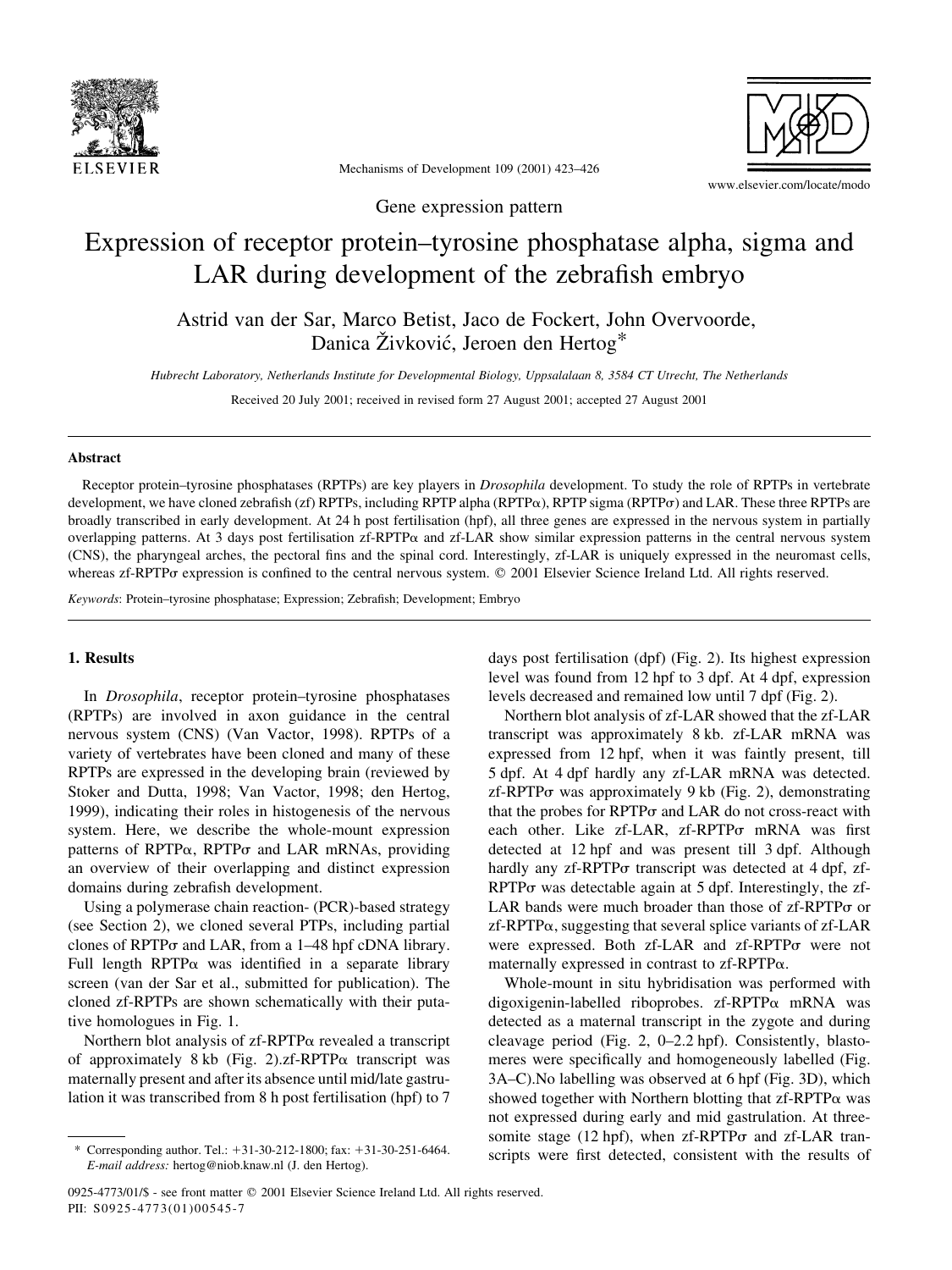

Fig. 1. Diagram of the RPTPs cloned and sequenced in this study, indicating percent amino acid identity between homologous domains in the schematised proteins (with overall identity in parentheses). Note that zf-LAR and zf-RPTPs are partial clones and unknown sequences are hatched.



Fig. 2. RPTP $\alpha$ , LAR and RPTP $\sigma$  expression in time. Total RNA was isolated from embryos of different developmental stages (staging in hpf was done according to Kimmel et al., 1995) and 15  $\mu$ g of RNA per stage was loaded per lane. Developmental stages are indicated at the top and as a loading control the ethidium bromide stained gel is shown at the bottom. The sizes of the 28S and 18S transcripts are indicated at the left. RPTP $\alpha$ transcript was approximately 8 kb. Note the broad band of LAR transcript around 8 kb. RPTP $\sigma$  was approximately 9 kb.

Northern blotting (Fig. 2), all three RPTP transcripts were found throughout the embryo, although  $RPTP\sigma$  labelling was more intense in the anterior half (Fig. 3E–G). Expression of  $z$ f-RPTP $\alpha$  mRNA at 24 hpf was restricted to the head (Fig. 3I) and was most pronounced in the midbrain, the midbrain/hindbrain boundary and the hindbrain. At 24 hpf, zf-LAR mRNA was present throughout the brain and in the somites (Fig. 3J) and  $zf-RPTP\sigma$  mRNA was detected around the ventricles (Fig. 3H,K). At 3 dpf, zf- $RPTP\alpha$  and  $zf-LAR$  expression were confined to the brain and the pharyngeal arches (Fig. 3L,M). RPTP $\alpha$  and LAR were both expressed in the pectoral fin (Fig. 3L,M, white arrow; RPTP $\alpha$  expression was hardly visible because of labelling in surrounding tissue). Finally, zf-LAR, but not  $RPTP\sigma$  (Fig. 3O), was expressed in the spinal cord and in neuromast cells (Fig. 3P,Q).

Taken together,  $zf-RPTP\alpha$  is maternally expressed and shows highest expression levels in the brain later in development, consistent with the expression pattern in the mouse (den Hertog et al., 1996), chick (Ledig et al., 1999) and Xenopus (Yang and Friesel, 1998). Interestingly, the highly homologous  $zf-RPTP\sigma$  and  $zf-LAR$  show distinct expression patterns, wherein  $zf$ -RPTP $\sigma$  is restricted to CNS and  $zf$ -LAR is more widely expressed, similar to expression of  $RPTP\sigma$  and LAR in mouse (Schaapveld et al., 1998) and Xenopus (Johnson and Holt, 2000). Unique is the expression of zf-LAR in neuromast cells of the lateral line of zebrafish.

#### 2. Materials and methods

#### 2.1. Zebrafish embryos

Zebrafish were kept at  $27.5^{\circ}$ C on a 14:10 h light/dark cycle. Embryos were obtained by natural matings and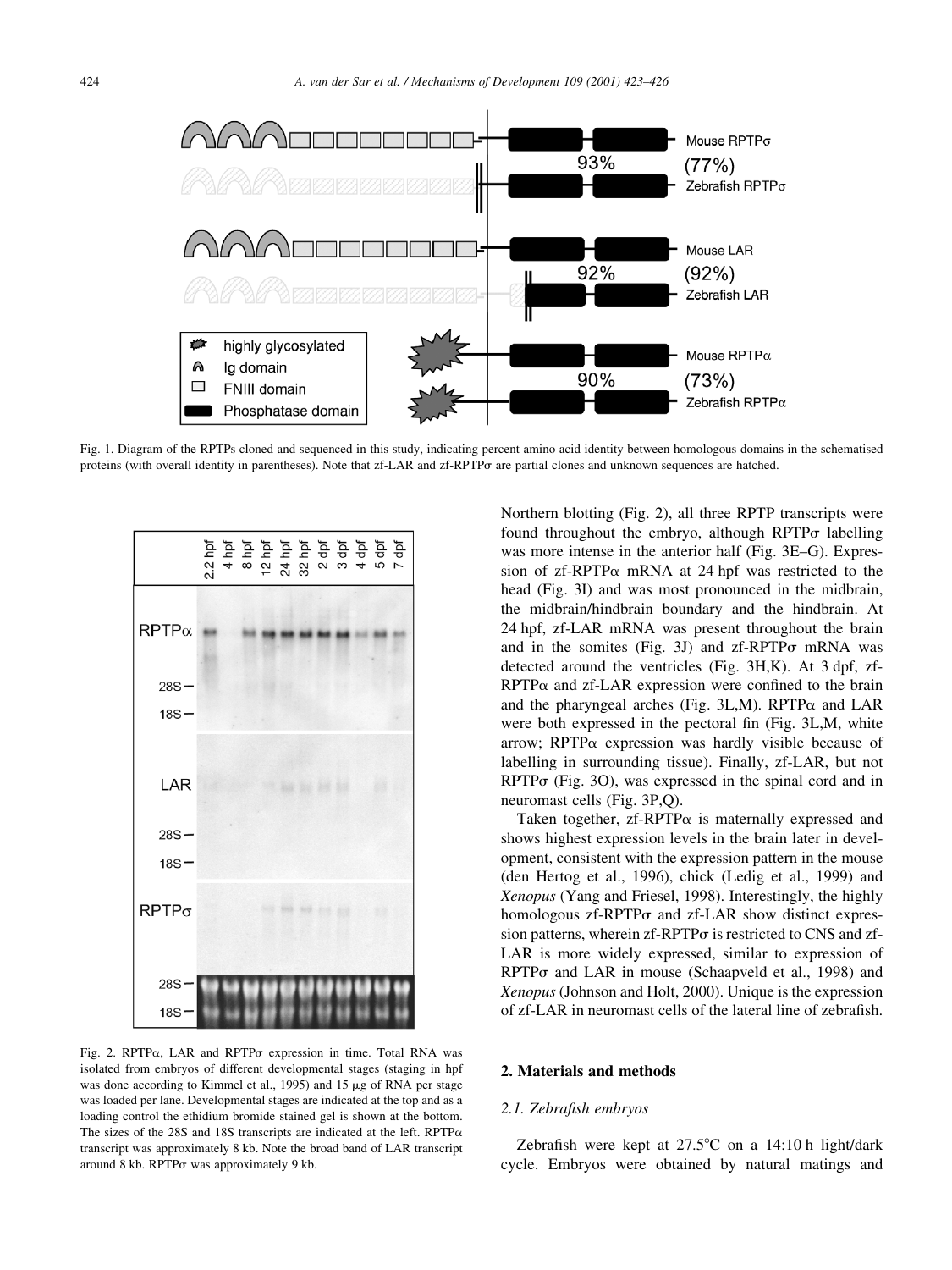

Fig. 3. Whole-mount in situ staining with digoxigenin-labelled antisense probes for RPTP $\alpha$ , RPTP $\sigma$  and LAR mRNA. (A,B) Two-cell stage, the entire blastomeres are stained for RPTPa transcript. (C) 2.5 hpf, RPTPa transcript is found throughout the embryo. (D) Mid-gastrulation, 6 hpf embryo probed with RPTP $\alpha$ . No transcript was detected. (E–G) Three-somite stage, 12 hpf old embryos. RPTP $\alpha$  (E), LAR (F) and RPTP $\sigma$  (G) transcripts were detected throughout the embryo, although more intense RPTP $\sigma$  labelling was found in the anterior half of the embryo. (I) Expression of RPTP $\alpha$  mRNA at 24 hpf. Transcript was detected in the entire head and was most pronounced in the midbrain (arrow 1) the midbrain/hindbrain boundary (arrow 2) and the hindbrain (arrow 3). (J) Expression of LAR mRNA at 24 hpf. Transcript was detected throughout the brain, the eyes and in the somites (arrow). (K, H) Expression of RPTPs mRNA was detected in the entire head and was most pronounced in the ventricular zones (arrows in H, K) and the eyes. (L–Q) 3 dpf old embryos. RPTP $\alpha$  and LAR mRNA expression was detected in the entire brain, the eyes, the visceral arches (black arrow in L, M) and the pectoral fin (white arrow in L, M). (N) Expression of RPTPs mRNA was detected in the brain and eyes. No transcript was found in the visceral arches (arrow). (O–Q) Tail of 3 dpf old embryos. (O) No expression of RPTPo was found in the tail. (P) Overstained embryo to clearly show the LAR transcript in the neuromast cells (arrows). (Q) Transversal section of a 3 dpf zebrafish probed with LAR. Arrow indicates neuromast cells of the lateral line. Dorsal is to the left. (A, C–G, I–P) Anterior to the left, dorsal to the top. (B, H) Dorsal view and anterior to the left. Bars indicate: (A–D, I) 200  $\mu$ m; (E–G) 180  $\mu$ m; (H, O–P) 100  $\mu$ m; (I) 200  $\mu$ m; (J–K) 140  $\mu$ m; (L–N) 300  $\mu$ m and (Q) 40  $\mu$ m.